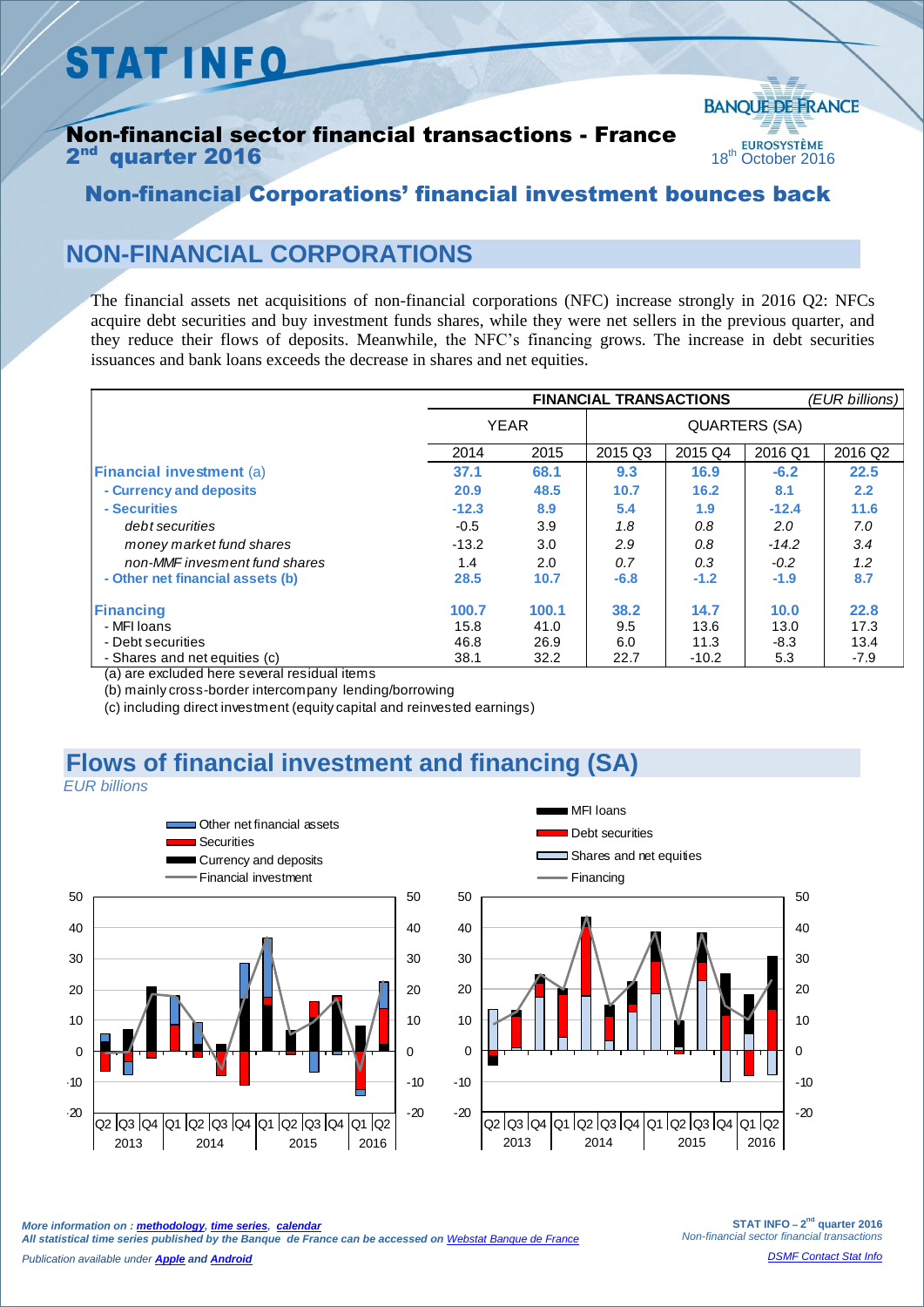# **STAT INFO**

## **HOUSEHOLDS**

|                                    | <b>FINANCIAL TRANSACTIONS</b> |        |                      |         | (EUR billions) |         |
|------------------------------------|-------------------------------|--------|----------------------|---------|----------------|---------|
|                                    | <b>YEARS</b>                  |        | <b>QUARTERS (SA)</b> |         |                |         |
|                                    | 2014                          | 2015   | 2015 Q3              | 2015 Q4 | 2016 Q1        | 2016 Q2 |
| <b>Financial investment (a)</b>    | 81.9                          | 103.3  | 19.4                 | 31.7    | 22.7           | 23.6    |
| - Currency and deposits            | 27.2                          | 42.6   | 7.4                  | 11.9    | 11.2           | 12.8    |
| of which transferable deposits     | 18.8                          | 35.1   | 7.3                  | 7.6     | 8.4            | 8.0     |
| passbook savings                   | $-7.5$                        | $-9.9$ | $-3.3$               | $-2.0$  | $-2.1$         | 1.9     |
| home saving plans                  | 16.0                          | 22.8   | 5.3                  | 6.0     | 5.3            | 4.9     |
| - Securities                       | 4.7                           | 12.3   | $-3.0$               | 10.4    | 0.3            | 0.0     |
| debt securities                    | $-18.0$                       | $-7.5$ | $-2.1$               | $-1.1$  | $-1.7$         | $-3.9$  |
| listed shares                      | 3.8                           | $-0.5$ | $-1.9$               | 5.0     | $-0.8$         | $-1.7$  |
| unlisted shares and other equities | 17.4                          | 7.8    | $-0.7$               | 2.7     | 5.9            | 4.9     |
| money market fund shares           | $-4.2$                        | 3.0    | $-0.2$               | 3.2     | $-1.8$         | $-6.4$  |
| non-MMF invesment fund shares      | 5.7                           | 9.5    | 1.9                  | 0.6     | $-1.3$         | 7.1     |
| - equity fund shares               | $-4.3$                        | $-1.6$ | $-0.2$               | $-0.4$  | $-1.2$         | 1.0     |
| - bond fund shares                 | $-1.5$                        | $-1.7$ | $-0.6$               | $-0.4$  | $-0.5$         | $-0.8$  |
| - employee saving fund             | 1.8                           | 0.8    | $-0.9$               | $-0.7$  | $-1.1$         | 5.2     |
| - mixed and other fund shares      | 9.7                           | 12.0   | 3.6                  | 2.1     | 1.5            | 1.7     |
| - Life insurance contracts         | 50.0                          | 48.4   | 15.0                 | 9.4     | 11.2           | 10.8    |
| of which non-unit linked contracts | 43.5                          | 32.2   | 8.8                  | 6.6     | 8.0            | 7.7     |
| <b>Financing</b>                   | 19.9                          | 35.8   | 11.3                 | 9.1     | 7.3            | 12.7    |
| - MFI Loans                        | 19.9                          | 35.8   | 11.3                 | 9.1     | 7.3            | 12.7    |

#### (a) are excluded here several residual items

The quarterly flow of financial investments of households increases slightly in 2016 Q2. The flow of currency and deposits assets grows somewhat with investment in passbook savings while transferable deposits and home saving plans increase at a more moderate pace. The flow of life insurance contracts decreases slightly too, but remains high. Simultaneously, bank loans increase significantly in the second quarter.

### **Flows of financial investment and financing (SA)**

*EUR billions*

2





*More information on [: methodology,](https://www.banque-france.fr/fileadmin/user_upload/banque_de_france/Economie_et_Statistiques/Database/Methodology/Methode-CF-base2010.pdf) [time series,](http://webstat.banque-france.fr/en) [calendar](https://www.banque-france.fr/en/economics-statistics/calendar.html)  All statistical time series published by the Banque de France can be accessed on [Webstat Banque de France](http://webstat.banque-france.fr/en/)*

**STAT INFO** –  $2^{nd}$  quarter 2016 *Non-financial sector financial transactions [DSMF Contact Stat Info](mailto:1415-CONTACTSI-UT@banque-france.fr?subject=[statistic%20support]%20Comptes%20financiers%20des%20ANF)*

*Publication available under [Apple](https://itunes.apple.com/en/app/banquefrance/id663817914?mt=8) an[d Android](https://play.google.com/store/apps/details?id=fr.bdf.mobile&hl=en)*